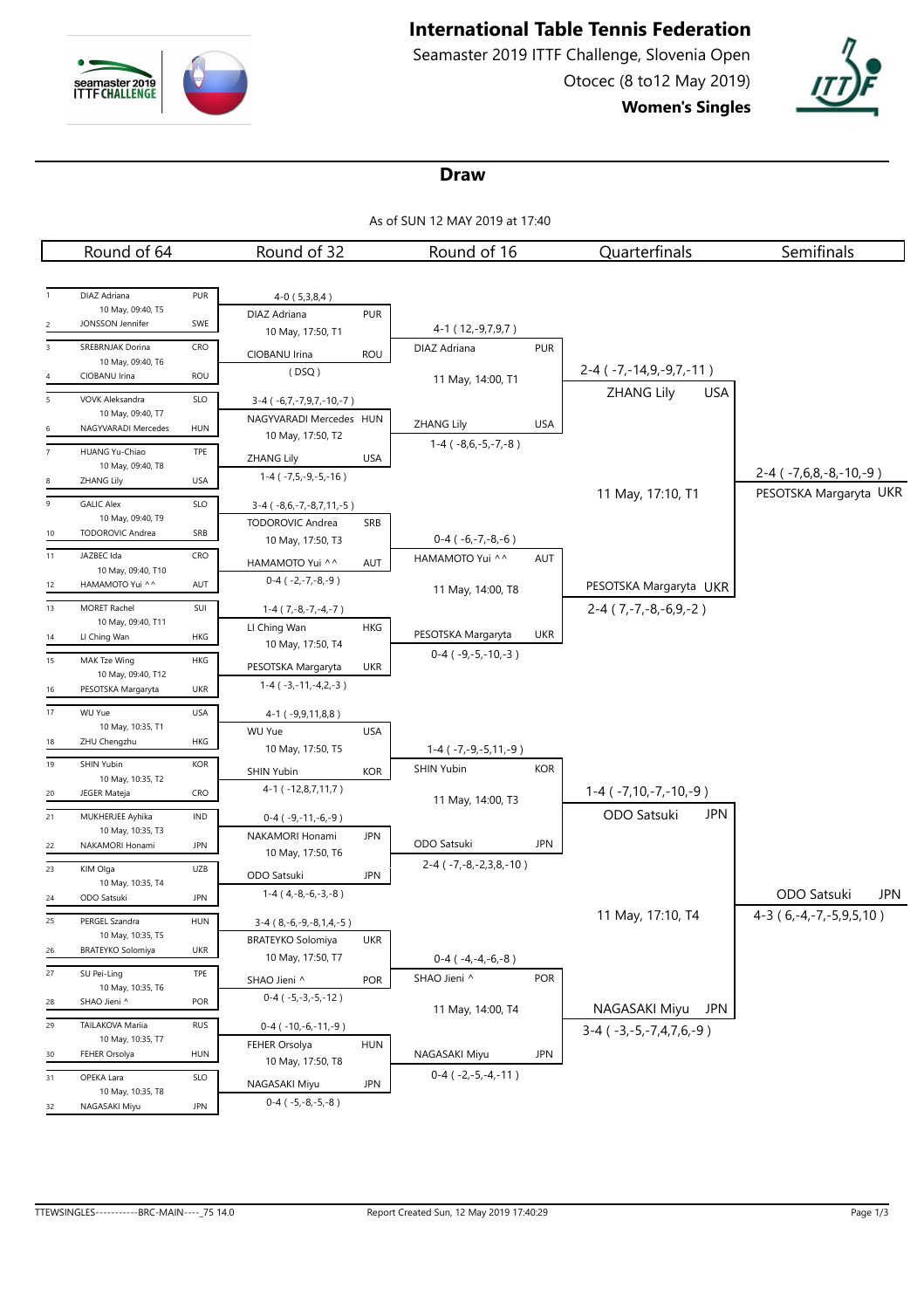

# **International Table Tennis Federation**

Seamaster 2019 ITTF Challenge, Slovenia Open Otocec (8 to12 May 2019) **Women's Singles**



#### **Draw**

As of SUN 12 MAY 2019 at 17:40

|    | Round of 64                               |            | Round of 32                               |            | Round of 16                   |            | Quarterfinals                | Semifinals                       |
|----|-------------------------------------------|------------|-------------------------------------------|------------|-------------------------------|------------|------------------------------|----------------------------------|
|    |                                           |            |                                           |            |                               |            |                              |                                  |
| 33 | SOO Wai Yam Minnie                        | HKG        | $4-1$ (7,4,-7,6,9)                        |            |                               |            |                              |                                  |
|    | 10 May, 10:35, T9                         |            | SOO Wai Yam Minnie                        | HKG        |                               |            |                              |                                  |
| 34 | DEGRAEF Margo                             | BEL        | 10 May, 18:45, T8                         |            | 4-2 (-16,4,-6,8,9,8)          |            |                              |                                  |
| 35 | VIGNJEVIC Dragana<br>10 May, 10:35, T10   | SRB        | KIHARA Miyuu                              | <b>JPN</b> | SOO Wai Yam Minnie            | <b>HKG</b> |                              |                                  |
| 36 | KIHARA Miyuu                              | <b>JPN</b> | $0-4$ ( $-9,-5,-5,-3$ )                   |            | 11 May, 14:00, T5             |            | $4-3$ ( $-9,5,1,-8,-8,5,4$ ) |                                  |
| 37 | LOEUILLETTE Stephanie                     | FRA        | 3-4 (10, 9, 7, -5, -5, -9, -7)            |            |                               |            | SOO Wai Yam Minnie HKG       |                                  |
|    | 10 May, 10:35, T11                        |            | <b>VOROBEVA Olga</b>                      | <b>RUS</b> |                               |            |                              |                                  |
| 38 | VOROBEVA Olga                             | <b>RUS</b> | 10 May, 18:45, T2                         |            | VOROBEVA Olga                 | <b>RUS</b> |                              |                                  |
| 39 | HUANG Yi-Hua                              | TPE        | DE NUTTE Sarah                            | <b>LUX</b> | 4-2 (-4,-9,14,5,5,8)          |            |                              |                                  |
| 40 | 10 May, 10:35, T12<br>DE NUTTE Sarah      | LUX        | $0-4$ ( $-5,-7,-6,-11$ )                  |            |                               |            |                              | $4-0(4,6,3,5)$                   |
|    |                                           |            |                                           |            |                               |            | 11 May, 17:10, T3            | SOO Wai Yam Minnie HKG           |
| 41 | MADARASZ Dora<br>10 May, 11:30, T1        | <b>HUN</b> | 4-3 (-7,-3,5,10,9,-10,6)<br>MADARASZ Dora | <b>HUN</b> |                               |            |                              |                                  |
| 42 | ZARIF Audrey                              | FRA        | 10 May, 18:45, T6                         |            | $4-1(6,7,-9,9,6)$             |            |                              |                                  |
| 43 | MIGOT Marie                               | FRA        | MIGOT Marie                               | FRA        | MADARASZ Dora                 | <b>HUN</b> |                              |                                  |
|    | 10 May, 11:30, T2                         |            | $4-0(2,8,6,7)$                            |            |                               |            |                              |                                  |
| 44 | KUKULKOVA Tatiana                         | <b>SVK</b> |                                           |            | 11 May, 14:00, T6             |            | MADARASZ Dora HUN            |                                  |
| 45 | SOMA Yumeno<br>10 May, 11:30, T3          | <b>JPN</b> | 4-1 ( -9,7,9,9,8 )                        |            |                               |            | $4-1$ ( $-10,4,7,3,9$ )      |                                  |
| 46 | PARANANG Orawan                           | THA        | SOMA Yumeno                               | <b>JPN</b> | SOMA Yumeno                   | <b>JPN</b> |                              |                                  |
| 47 | KUMAHARA Caroline                         | <b>BRA</b> | 10 May, 18:45, T4                         |            | $4-0(2,5,1,5)$                |            |                              |                                  |
|    | 10 May, 11:30, T4                         |            | NG Wing Nam                               | HKG        |                               |            |                              |                                  |
| 48 | NG Wing Nam                               | HKG        | $0-4$ ( $-8,-1,-9,-10$ )                  |            |                               |            |                              |                                  |
| 49 | NOSKOVA Yana                              | <b>RUS</b> | $3-4$ (4, -9, -3, 9, -8, 9, -4)           |            |                               |            |                              |                                  |
| 50 | 10 May, 11:30, T5<br><b>BAJOR Natalia</b> | POL        | <b>BAJOR Natalia</b>                      | POL        |                               |            |                              |                                  |
| 51 | MUKHERJEE Sutirtha                        | <b>IND</b> | 10 May, 18:45, T5                         |            | 4-2 (9,-11,-5,6,12,7)         |            |                              |                                  |
|    | 10 May, 11:30, T6                         |            | <b>CHASSELIN Pauline</b>                  | FRA        | <b>BAJOR Natalia</b>          | <b>POL</b> |                              |                                  |
| 52 | <b>CHASSELIN Pauline</b>                  | FRA        | $2-4$ ( $-9, -9, 8, -8, 9, -7$ )          |            | 11 May, 14:00, T7             |            | $1-4$ ( $-8,-8,-6,8,-5$ )    |                                  |
| 53 | VEGA Paulina                              | CHI        | $1-4$ ( $-7,9,-3,-9,-8$ )                 |            |                               |            | TAKAHASHI Bruna BRA          |                                  |
| 54 | 10 May, 11:30, T7<br><b>ROY Krittwika</b> | IND        | ROY Krittwika                             | IND        | TAKAHASHI Bruna               | <b>BRA</b> |                              |                                  |
|    |                                           |            | 10 May, 18:45, T3                         |            | $1-4$ ( $-5,5,-6,-12,-7$ )    |            |                              |                                  |
| 55 | KOMWONG Nanthana<br>10 May, 11:30, T8     | THA        | TAKAHASHI Bruna                           | <b>BRA</b> |                               |            |                              |                                  |
| 56 | TAKAHASHI Bruna                           | <b>BRA</b> | $2-4$ (9,-6,9,-8,-4,-12)                  |            |                               |            |                              | POTA Georgina<br><b>HUN</b>      |
| 57 | SOLJA Amelie                              | AUT        | $4-2$ ( $-7,6,-8,5,7,7$ )                 |            |                               |            | 11 May, 17:10, T2            | $3-4$ (10,6, -4, -10, 5, -5, -8) |
|    | 10 May, 11:30, T9                         |            | SOLJA Amelie                              | AUT        |                               |            |                              |                                  |
| 58 | KALLBERG Christina                        | SWE        | 10 May, 18:45, T7                         |            | $3-4$ (9,8, -5, -9,2, -9, -7) |            |                              |                                  |
| 59 | KOLISH Anastasia<br>10 May, 11:30, T10    | <b>RUS</b> | KOLISH Anastasia                          | <b>RUS</b> | KOLISH Anastasia              | <b>RUS</b> |                              |                                  |
| 60 | VIVARELLI Debora                          | <b>ITA</b> | 4-2 (-7,13,7,10,-5,5)                     |            |                               |            | POTA Georgina HUN            |                                  |
| 61 | PATKAR Madhurika                          | IND        | $0-4$ ( $-5,-3,-1,-9$ )                   |            | 11 May, 14:00, T2             |            |                              |                                  |
|    | 10 May, 11:30, T11                        |            | OJIO Haruna                               | <b>JPN</b> |                               |            | $1-4$ ( $-9,8,-8,-8,-9$ )    |                                  |
| 62 | OJIO Haruna                               | JPN        | 10 May, 18:45, T1                         |            | POTA Georgina                 | <b>HUN</b> |                              |                                  |
| 63 | KAMATH Archana Girish                     | <b>IND</b> | POTA Georgina                             | <b>HUN</b> | $0-4$ ( $-5,-5,-5,-6$ )       |            |                              |                                  |
| 64 | 10 May, 11:30, T12<br>POTA Georgina       | <b>HUN</b> | $1-4$ ( $-6,-6,-6,5,-8$ )                 |            |                               |            |                              |                                  |